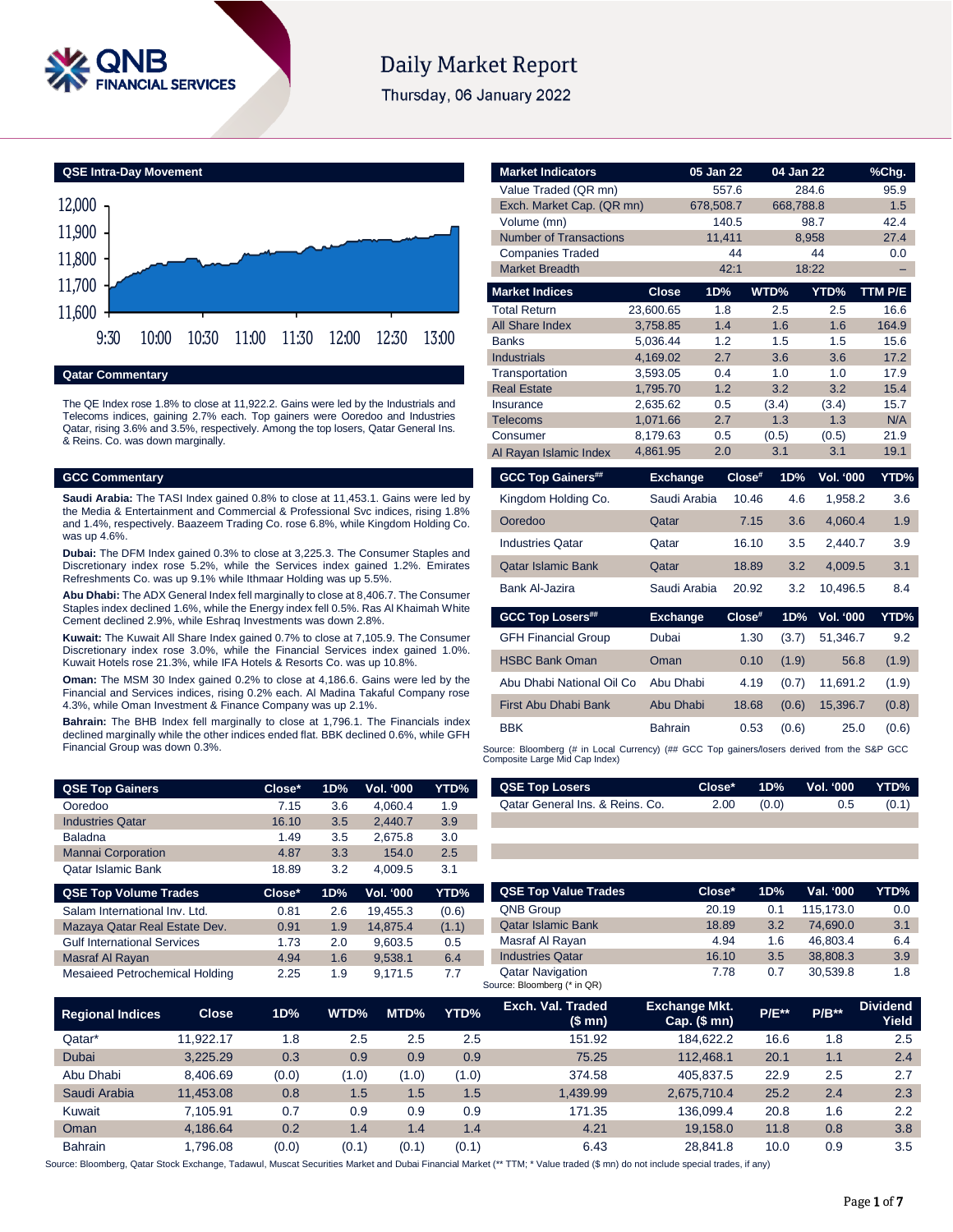## **Qatar Market Commentary**

- The QE Index rose 1.8% to close at 11,922.2. The Industrials and Telecoms indices led the gains. The index rose on the back of buying support from GCC and foreign shareholders despite selling pressure from Qatari and Arab shareholders.
- Ooredoo and Industries Qatar were the top gainers, rising 3.6% and 3.5%, respectively. Among the top losers, Qatar General Ins. & Reins. Co. was down marginally.
- Volume of shares traded on Wednesday rose by 42.4% to 140.5mn from 98.7mn on Tuesday. Further, as compared to the 30-day moving average of 118.1mn, volume for the day was 19% higher. Salam International Inv. Ltd. and Mazaya Qatar Real Estate Dev. were the most active stocks, contributing 13.8% and 10.6% to the total volume, respectively.

| <b>Overall Activity</b>        | Buy %*   | Sell %*  | Net (QR)          |
|--------------------------------|----------|----------|-------------------|
| Qatari Individuals             | 18.25%   | 45.11%   | (149, 770, 325.6) |
| <b>Oatari Institutions</b>     | 29.18%   | 33.49%   | (24,009,196.8)    |
| Qatari                         | 47.43%   | 78.60%   | (173, 779, 522.4) |
| <b>GCC Individuals</b>         | 0.56%    | 0.92%    | (1,991,789.2)     |
| <b>GCC</b> Institutions        | 6.68%    | 1.50%    | 28,903,828.5      |
| <b>GCC</b>                     | 7.24%    | 2.41%    | 26,912,039.3      |
| Arab Individuals               | 7.38%    | 8.08%    | (3,869,808.2)     |
| <b>Arab Institutions</b>       | $0.00\%$ | $0.00\%$ |                   |
| Arab                           | 7.38%    | 8.08%    | (3,869,808.2)     |
| <b>Foreigners Individuals</b>  | 2.10%    | 5.21%    | (17,339,035.4)    |
| <b>Foreigners Institutions</b> | 35.85%   | 5.70%    | 168,076,281.7     |
| <b>Foreigners</b>              | 37.95%   | 10.91%   | 150,737,246.3     |

Source: Qatar Stock Exchange (\*as a % of traded value)

# **Global Economic Data and Earnings Calendar**

### **Global Economic Data**

| <b>Date</b> | <b>Market</b> | <b>Source</b>                           | <b>Indicator</b>                    | <b>Period</b> | Actual   | <b>Consensus</b>         | <b>Previous</b> |
|-------------|---------------|-----------------------------------------|-------------------------------------|---------------|----------|--------------------------|-----------------|
| $05 - 01$   | <b>US</b>     | Mortgage Bankers Association            | <b>MBA Mortgage Applications</b>    | $31 - Dec$    | $-5.60%$ | $\overline{\phantom{a}}$ | 3.20%           |
| $05 - 01$   | <b>US</b>     | <b>Markit</b>                           | <b>Markit US Services PMI</b>       | <b>Dec</b>    | 57.6     | 57.5                     | 57.5            |
| $05 - 01$   | US            | Markit                                  | Markit US Composite PMI             | <b>Dec</b>    | 57       | $- -$                    | 56.9            |
| $05 - 01$   | EU.           | <b>Markit</b>                           | <b>Markit Eurozone Services PMI</b> | <b>Dec</b>    | 53.1     | 53.3                     | 53.3            |
| $05 - 01$   | EU            | Markit                                  | Markit Eurozone Composite PMI       | <b>Dec</b>    | 53.3     | 53.4                     | 53.4            |
| $05 - 01$   | Germany       | <b>Markit</b>                           | <b>Markit Germany Services PMI</b>  | <b>Dec</b>    | 48.7     | 48.4                     | 48.4            |
| $05 - 01$   | Germany       | Markit                                  | Markit/BME Germany Composite PMI    | <b>Dec</b>    | 49.9     | 50                       | 50              |
| $05 - 01$   | France        | <b>INSEE National Statistics Office</b> | <b>Consumer Confidence</b>          | <b>Dec</b>    | 100      | 97                       | 98              |
| $05 - 01$   | France        | Markit                                  | <b>Markit France Services PMI</b>   | <b>Dec</b>    | 57       | 57.1                     | 57.1            |
| $05 - 01$   | France        | <b>Markit</b>                           | <b>Markit France Composite PMI</b>  | <b>Dec</b>    | 55.8     | 55.6                     | 55.6            |
| $05 - 01$   | Japan         | Bank of Japan                           | Monetary Base YoY                   | <b>Dec</b>    | 8.30%    | $\overline{\phantom{a}}$ | 9.30%           |
| $05 - 01$   | Japan         | Bank of Japan                           | Monetary Base End of period         | <b>Dec</b>    | ¥670.1t  | $- -$                    | ¥660.4t         |
| $05 - 01$   | Japan         | Economic and Social Research I          | Consumer Confidence Index           | <b>Dec</b>    | 39.1     | 39                       | 39.2            |
| $05 - 01$   | India         | <b>Markit</b>                           | Markit India PMI Composite          | <b>Dec</b>    | 56.4     | --                       | 59.2            |
| $05 - 01$   | India         | Markit                                  | Markit India PMI Services           | <b>Dec</b>    | 55.5     | $- -$                    | 58.1            |

Source: Bloomberg (s.a. = seasonally adjusted; n.s.a. = non-seasonally adjusted; w.d.a. = working day adjusted)

### **Earnings Calendar**

| <b>Tickers</b> | <b>Company Name</b>                     | Date of reporting 4Q2021 results | No. of days remaining | <b>Status</b> |
|----------------|-----------------------------------------|----------------------------------|-----------------------|---------------|
| <b>QNBK</b>    | QNB Group                               | $11$ -Jan-22                     | э                     | Due           |
| <b>ABQK</b>    | Ahli Bank                               | $13 - Jan-22$                    |                       | Due           |
| <b>QIBK</b>    | Qatar Islamic Bank                      | 16-Jan-22                        | 10                    | Due           |
| <b>QFLS</b>    | <b>Qatar Fuel Company</b>               | 18-Jan-22                        | 12                    | Due           |
| <b>CBQK</b>    | The Commercial Bank                     | 19-Jan-22                        | 13                    | Due           |
| QIIK           | <b>Qatar International Islamic Bank</b> | 24-Jan-22                        | 18                    | Due           |

Source: QSE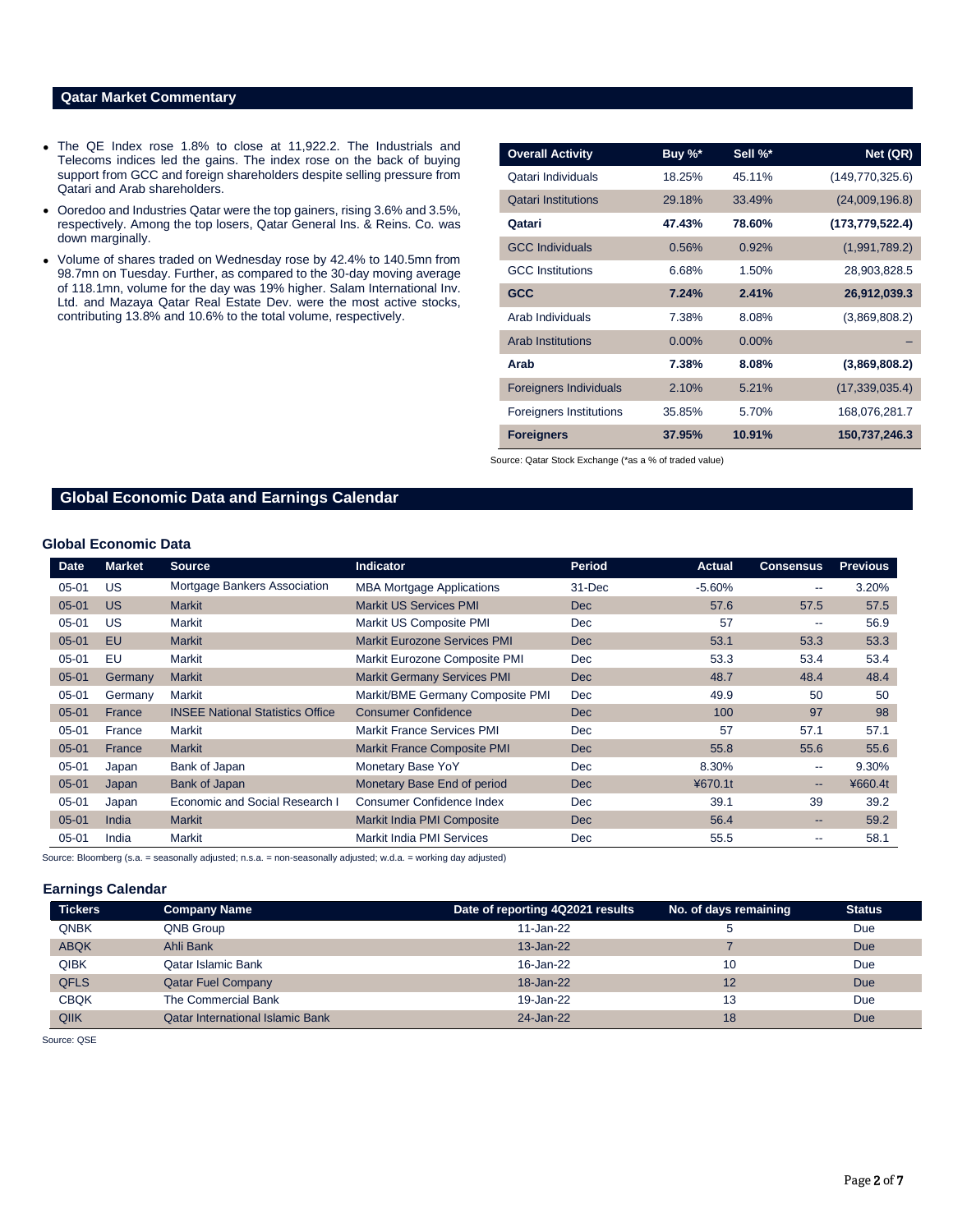# **Qatar**

- **Foreign funds propel QSE above 11,900 points –** An across the board buying, particularly in the industrials and telecom counters, lifted the Qatar Stock Exchange by more than 208 points and its key index settled above the 11,900 levels. Reflecting the gains in the global oil prices, the 20-stock Qatar Index shot up 1.78% to 11,922.17 points, recovering from an intraday low of 11,686 points. Foreign funds were seen increasingly into net buying in the market, whose year-to-date gains swelled to 2.55%. The Islamic equities witnessed higher than average demand in the market and capitalization grew almost QR10bn or 1.45% to QR678.51bn, mainly on the back of strong demand for large and midcap segments. The Gulf institutions turned bullish in the bourse, which saw more than 95% of the traded constituents extend gains to investors. However, local retail investors were seen increasingly into net profit booking in the main market, which saw a total of 22,758 exchange traded funds (Masraf Al Rayan-sponsored QATR and Doha Banksponsored QETF) valued at QR60,015 trade across eight deals. The Total Return Index soared 1.78% to 23,600.65points, the All Share Index by 1.45% to 3,758.85 points and the Al Rayan Islamic Index (Price) by 1.97% to 2,640.69 points in the market, which saw no trading of sovereign bonds and treasury bills. The industrials index zoomed 2.74%, telecom (2.7%), banks and financial services (1.19%), real estate (1.19%), consumer goods and services (0.53%), insurance (0.52%) and transport (0.37%). Major gainers in the main market included Ooredoo, Industries Qatar, Baladna, Mannai Corporation, Qatar Islamic Bank, QIIB, Masraf Al Rayan, Qatar First Bank, Salam International Investment, Qatar National Cement, Aamal Company, Qamco, Mesaieed Petrochemical Holding, Gulf International Services, Mazaya Qatar, Ezdan and Vodafone Qatar. In the venture market, Al Faleh Educational Holding saw its share extend gains. Nevertheless, Qatar General Insurance and Reinsurance was the lone loser in the main market. (Gulf-Times.com)
- **Group Securities, QNBFS top trade turnover of QSE brokerages in 2021 –** The Group Securities and QNB Financial Services together accounted for almost three-fourth of the trade turnover of the brokerages during 2021 despite shrinkage in volumes through them, according to the Qatar Stock Exchange (QSE) data. The Group Securities' share stood at 42.56% during 2021 compared to 39.71% the previous year. Its trading turnover rose 15.35% year-on-year to QR106.12bn during 2021. The transactions through it expanded 7.23% to 2.43mn, even as volumes were down 9.26% to 61.82mn at the end of December 31, 2021. QNB subsidiary QNBFS' trade turnover amounted to QR78.77bn, which constituted 31.59% of the total traded value during 2021 against 28.14% the previous year. The turnover expanded 20.83% year-on-year amidst a 6.12% fall in volumes to 11.04mn even as transactions through it shot up 44.32% to 1.24mn during January-December 2021. (Gulf-Times.com)
- **Cabinet imposes some COVID curbs –** The Cabinet has announced precautionary measures to combat the COVID-19 pandemic in the interest of the health and safety of all members of society. The measures will come into effect from Saturday, January 8. The Cabinet, chaired by Prime Minister and Minister of Interior HE Sheikh Khalid bin Khalifa bin Abdulaziz Al Thani, took the decision on Wednesday after reviewing the report of Minister of Public Health HE Dr Hanan Mohammed Al Kuwari on the latest developments to limit the COVID-19 spread and the report of the Supreme Committee for Crisis Management in this regard. The Cabinet affirmed the continuation of the precautionary measures that have been taken to combat the

pandemic. As per the Cabinet decision, all employees in the government and the private sector will continue to carry out their work at their place of work. Meetings to be held for employees and workers in the government and private sectors at their workplace in the presence of no more than 15 people who have completed doses of the COVID-19 vaccine, provided that the rest of the meetings use modern technical means. All employees and workers in the government and private sectors that are unvaccinated or have not completed the two COVID-19 doses are required to conduct rapid antigen tests approved by the Ministry of Public Health on a weekly basis. Those who have recovered from COVID-19, as well as those who have taken at least two COVID-19 vaccines, are exempted. (Qatar Tribune)

- **Indosat Ooredoo Hutchison handed coverage commitment as merger closes –** Indosat Ooredoo and CK Hutchison have completed their planned \$6bn merger to become Indosat Ooredoo Hutchison after receiving government approval for the move, albeit with certain coverage commitments that will need to be met in the coming years. The two telecommunications services operators unveiled plans in September last year to merge operations in Indonesia as part of a deal designed to create a "commercially stronger" digital and telecommunications provider. Under the new banner of Indosat Ooredoo Hutchison, the blockbuster transaction sees the official coming together of Indosat (Indosat Ooredoo) and Hutchison 3 Indonesia (H3I). The deal was expected to be completed by the end of 2021. On January 4, the companies announced the completion of the merger after receiving all the required regulatory and shareholder approvals needed to push it through. However, Indonesia's Minister of Communication and Information, Johnny G. Plate, has detailed a number of expectations and conditions under which the merger was allowed to proceed. One of the conditions specified by Plate was a commitment by the new combined entity to increase the number of its radio transmission sites by at least as many as 11,400 by 2025, with the total number of sites to be no less than 52,885 in 2025. A second commitment noted by Plate, during a press conference on 4 January, relates to expanding the coverage area served by the company's cellular services to at least 7,660 new villages and sub-districts by 2025. This would mean that the total coverage area served by the combined telco's cellular services would need to be at least 59,538 villages and sub-districts in 2025. Moreover, Plate called for improved service quality by 2025 of at least 12.5% for download throughput and 8% for upload throughput. It is hoped that Indosat Ooredoo Hutchison's enhanced scale, financial strength and expertise, combined with its networks, talent and strategic partnerships, will enable the combined entity to become a key telco player driving Indonesia's digital transformation agenda. It is claimed the company will focus on its core mission of delivering world-class digital experiences while connecting and "empowering every Indonesian". (Bloomberg)
- **QIBK receives 2 awards from EMEA Finance –** Qatar Islamic Bank (QIBK) was recently awarded 'Best Islamic bank in Qatar' for the fifth consecutive year and 'Best product launch in the Middle East' for its corporate mobile app in the 14th edition of EMEA Finance Middle East Banking Awards 2021. EMEA Finance Middle East Banking Awards recognizes the best commercial, investment, and Islamic banks across the Middle East region, as well as brokers and asset managers. (Gulf-Times.com)
- **Qatar OFWs to get financial services access via CWallet-PLDT partnership –** CWallet, Qatar's "first and only" mobile application to facilitate banking via blockchain technology, has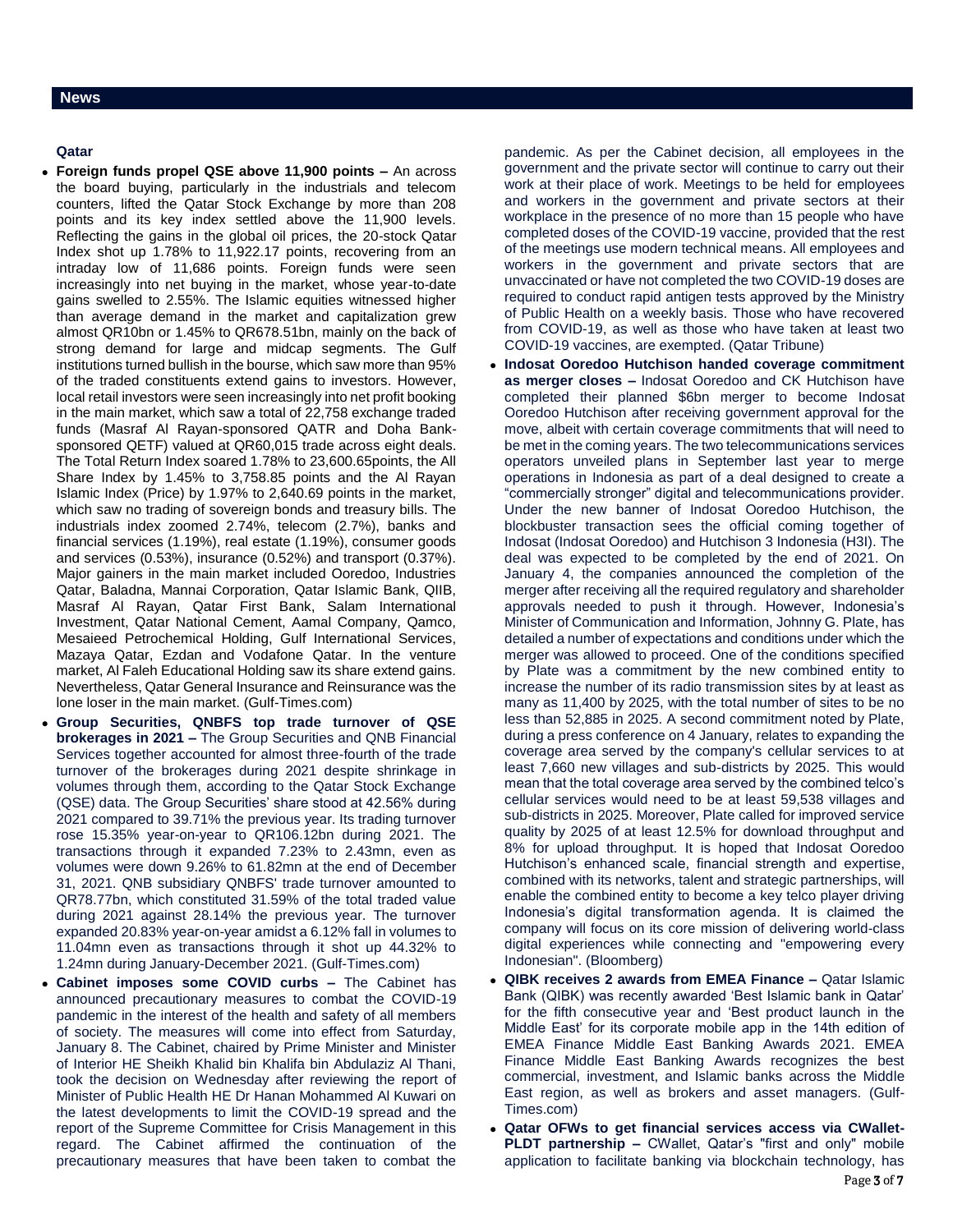teamed up with PLDT, the Philippines' largest fully integrated telco, to help Filipinos in Qatar and in the Middle East get access to financial services. CWallet is an innovative financial services app created by Qatar-based fintech startup, C Wallet Services. The startup will be officially announcing its successful investment round "by the first quarter of 2022 or earlier," CWallet CEO and founder Michael Javier told Gulf Times. (Gulf-Times.com)

- **Qatar Airways Cargo wins IATA 'CEIV Live Animals certification' –** Following six months of intense process and product audits, Qatar Airways Cargo announced that its strict adherence to the highest standards and relevant regulations has been accredited 'CEIV Live Animals certification' by IATA. Qatar Airways Cargo said it has "long been committed" to ensuring that all animals entrusted with the airline for transportation, receive the best care, both on the ground and in the air. (Gulf-Times.com)
- **Quarantine period reduced for Covid-19 infected health workers –** Hamad Medical Corporation (HMC) has informed its employees about the decision of the Ministry of Public Health (MoPH) to reduce the quarantine period for healthcare workers infected with Covid-19, local Arabic daily Arrayah reported. The quarantine period for infected healthcare workers has been reduced to seven days from 10, for those who do not have any symptoms and test negative for Covid-19, the daily explained. The decision is based on the latest clinical information related to Covid-19. HMC indicated in a circular that on the seventh day, if the infected employee does not show any symptoms, and the result of the Rapid Antigen Test is negative, s/he can return to work on the eighth day, the daily added. (Gulf-Times.com)
- **Third COVID-19 wave will continue for several weeks, says Dr Al Khal –** The third wave of COVID-19 fuelled by Omicron variant is expected to continue in Qatar for several weeks, said a health official."We expect that the third wave will continue for several weeks and we have not reached its peak yet," said Chair of the National Health Strategic Group on COVID-19, Dr. Abdullatif Al Khal. (Peninsula Qatar)

**International**

- **IMF delays release of new forecast to January 25 to factor in COVID-19 developments –** The International Monetary Fund will release its World Economic Outlook on January 25, a week later than planned, to factor in the latest COVID-19 developments, a spokesperson for the global lender said on Tuesday, amid signs another downgrade is coming. "The World Economic Outlook update will be launched on January 25 to allow our teams to incorporate the latest developments related to the COVID-19 pandemic into the economic forecasts," the spokesperson said. IMF spokesperson Gerry Rice last month told reporters to expect the update on January 19. Managing Director Kristalina Georgieva last month told the Reuters Next conference that the IMF was likely to further downgrade its global economic growth projections in January to reflect the emergence of the Omicron variant of the coronavirus. In October, the IMF had forecast global economic growth of 5.9% in 2021 and 4.9% this year, while underscoring the uncertainty posed by the new coronavirus variants. The coronavirus has killed nearly 5.8 million people worldwide over the past two years. Economists expect the IMF to cut its economic forecast for the US, the world's largest economy, given the rapid spread of the highly contagious Omicron variant, as well as the failure of Congress to pass US President Joe Biden's \$1.2tn social and climate spending package. (Reuters)
- **US financial firms tighten COVID-19 precautions as Omicron spreads –** US financial firms have been more proactive than other industries in encouraging employees back to the office, but those plans have come under renewed scrutiny due to the rapid spread of the Omicron coronavirus variant. Most major US banks have had staff working in offices since the summer, but some are

now choosing not to host holiday parties and others are strongly recommending staff to get booster shots. (Reuters)

- **US private payrolls surge as Omicron threat looms over economy –** US private payrolls increased more than expected in December, pointing to underlying labor market strength, but skyrocketing COVID-19 infections could slow momentum in the months ahead. The surge in private hiring in the ADP National Employment Report on Wednesday was based on data collected in mid-December just as the Omicron variant was sweeping across the country, causing some events and hundreds of flights to be canceled. "The labor market continues to recover," said Gus Faucher, chief economist at PNC Financial in Pittsburgh, Pennsylvania. "However, the Omicron variant is a substantial downside risk to the near-term labor market recovery." Private payrolls jumped by 807,000 jobs last month, the most in seven months, after rising by 505,000 in November. Economists polled by Reuters had forecast private payrolls would increase by 400,000 jobs. The ADP report is jointly developed with Moody's Analytics and was published ahead of the Labor Department's more comprehensive and closely watched employment report for December on Friday. It has, however, a poor record predicting the private payrolls count in the department's Bureau of Labor Statistics employment report because of methodology differences. Economists anticipate some disruption from the winter wave of infections, though not on the scale of last summer. The hit to the labor market is expected to show in the January data. The US reported nearly 1mn new coronavirus infections on Monday, the highest daily tally of any country in the world. (Reuters)
- **PMI: Eurozone economic recovery stumbled in Dec as Omicron spread –** The Eurozone's economic recovery stuttered in December as a renewed wave of COVID-19 infections curtailed growth in the bloc's dominant service industry, a survey showed on Wednesday, and could weaken further if tighter restrictions are imposed. As the Omicron coronavirus variant spread rapidly at the end of last year governments reimposed measures to contain infection rates, particularly in Germany, Europe's largest economy. That meant IHS Markit's Composite Purchasing Managers' Index (PMI), a good gauge of overall economic health, sank to 53.3 in December from 55.4 in November, its lowest since March. While the final reading was below an earlier 53.4 "flash" estimate it did hold above the 50 mark separating growth from contraction. "The final Composite PMIs for December confirm that the Eurozone economy ended 2021 on a weak note. The economy lost momentum at the end of last year but still appeared to be expanding," said Jack Allen-Reynolds at Capital Economics. Restrictions to contain the coronavirus dampened activity in Germany's services sector and concerns over the Omicron variant clouded the outlook for January, while in France growth came in slightly below an initial estimate as the pandemic weighed. Consumer confidence in France - the bloc's secondbiggest economy - nevertheless improved last month. With customers encouraged to stay at home the euro zone's services industry saw growth wane. Its PMI dropped to an eight-month low of 53.1 from November's 55.9, below a 53.3 preliminary reading. Weaker demand and the threat of further restrictions on the horizon meant services firms increased headcount at the slowest pace since May. The employment index fell to 53.6 from 55.4. (Reuters)
- **PMI: Japan's service sector activity growth eases in December –** Japan's services sector activity expanded at a slower pace in December as growth in new and outstanding business softened and expectations for the 12 months ahead eased to a four-month low. The world's third-largest economy is expected to rebound in the final quarter of last year after COVID-19 cases fell, as it seeks to catch up with other advanced nations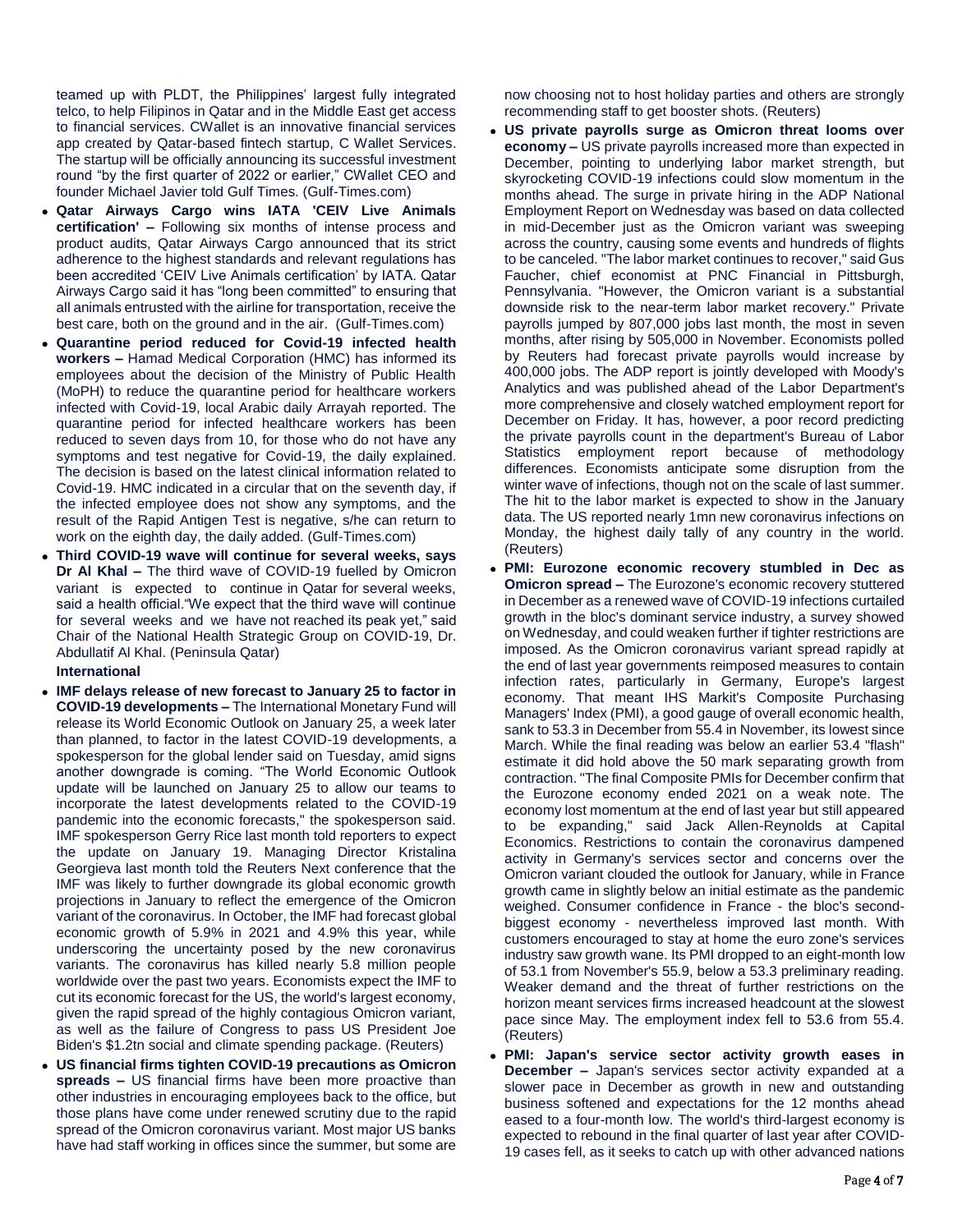in its recovery from the pandemic's hit. The final au Jibun Bank Japan Services Purchasing Managers' Index (PMI) dropped to a seasonally adjusted 52.1 from the prior month's 53.0, which was the highest reading since August 2019. The figure compared to a 51.1 flash reading. "Japanese service sector businesses signalled a sustained expansion in business conditions at the end of 2021," said Usamah Bhatti, economist at IHS Markit, which compiles the survey. "The easing of COVID-19 restrictions allowed customer-facing businesses to operate more freely throughout the final quarter of the year." Firms, however, reported raw material and labour shortages, with employment levels dipping to a 15-month low, while business optimism for the year ahead improved at its weakest pace since September. The private sector as a whole saw cost burdens increase at the yearend amid sustained material shortages and supply chain delays, said Bhatti. "Concerns that disruption would extend into the new year were elevated," he added. The composite PMI, which is calculated using both manufacturing and services, dropped to 52.5 from November's final of 53.3. (Reuters)

 **Caixin PMI: Growth in China's Dec services accelerates –** Activity in China's services sector expanded at a faster pace in December amid higher demand and easing inflationary pressure but continuing small-scale COVID-19 outbreaks weighed on the outlook, a private sector survey showed on Thursday. The Caixin/Markit services Purchasing Managers' Index (PMI) rose to 53.1 in December from 52.1 in November, remaining above the 50-point mark that separates growth from contraction on a monthly basis. The survey, which focuses more on small firms in coastal regions, tallied with those of an official survey, which also showed the expansion in the services sector sped up. Analysts say the services sector, which has been slower to recover from the pandemic than manufacturing, is more vulnerable to sporadic COVID-19 outbreaks and anti-virus measures, with leisure and tourism businesses hurt the most. Most of China's recent local cases have been in the northwestern province of Shaanxi, where the capital city Xian has been on lockdown to control the spread of the disease. Firms' input prices rose for the 18th month in a row, but at a slower pace, the survey showed. A sub-index for employment rose at the fastest pace since May, and a gauge of new business accelerated. Caixin's December composite PMI, which includes both manufacturing and services activity, rose to 53.0 from 51.2 the previous month. (Reuters)

# **Regional**

- **OPEC output boost severely limited as African member's struggle –** OPEC made only part of its planned production increase last month, with supplies hampered by disruptions in two of the group's African members. The OPEC added just 90,000 bpd in December, as a boost by Saudi Arabia was offset by losses in Libya and Nigeria, according to a Bloomberg survey. The OPEC+ coalition led by Saudi Arabia and Russia has been restoring production halted during the pandemic, and on Tuesday agreed to press on with further increases at a rate of 400,000 bpd. But the process has been hindered as some members struggle with investment constraints and internal instability. (Bloomberg)
- **Saudi's Kingdom Holding completes stake sale in Four Seasons Holding –** Saudi Arabia's Kingdom Holding Company (KHC) has completed the sale of half of its stake in Four Seasons Holding Company with proceeds of SR8.29bn. An expected gain of SR5.9bn will be recognized in the first quarter of 2022, the company said today. KHC announced last year that it would sell half its stake or 23.75% and retain 23.75 ownership. (Zawya)
- **Saudi civil aviation sector to contribute over SR280bn to GDP by 2030 –** Saudi civil aviation and air transport sector is expected to contribute SR280bn to the Kingdom's GDP by 2030, up from SR80bn in 2018. By 2030, the sector aims to rank first in the Middle East and fifth globally in air connectivity, SPA reported,

citing the president of the General Authority of Civil Aviation, Abdulaziz Al Duailej. Saudi civil aviation sector plans to reach over 250 international destinations in 2030, compared to around 99 destinations in 2019, he added. (Zawya)

- **Ataa Educational extends loan agreement with SNB –** Ataa Educational Company has renewed its credit facilities agreement with Saudi National Bank at a total value of SR50mn. The company obtained the Sharia-compliant funding on 4 January 2022, for a duration of one year, according to a bourse disclosure. Ataa Educational aims to finance its working capital through this loan. (Zawya)
- **Red Sea International signs SR73mn pact with Schlumberger –** Red Sea International signs a 7-year extension contract with Schlumberger to provide facility management services for one of its mobile camps in Saudi Arabia's Eastern region to support oil drilling operations of Baker Hugh. (Bloomberg)
- **Saudi real estate buys SR727mn of land in east Riyadh –** Saudi Real Estate buys property to develop infrastructure works and sell it as plots and use them in projects. Purchase excludes real estate transaction tax, broker commission. (Bloomberg)
- **Alkhorayef Water wins SR195.9mn contract in Makkah –** Alkhorayef Water & Power Technologies wins' contract from National Water Co. for Zamzam water project in Makkah. (Bloomberg)
- **Central bank: UAE economy to grow 4.2% in 2022 –** UAE's central bank expects the country's real total GDP to grow at a stronger pace by 4.2% and non-hydrocarbon real GDP to increase by 3.9% in 2022. "However, economic projections are susceptible to uncertainties amidst COVID-19 repercussions," the central bank said in a quarterly economic review. The various factors that could potentially contribute to the GDP include the continuous increase in public spending, positive outlook for credit growth, higher employment and better business sentiment, as Expo 2020 Dubai will continue to take place in 1Q 2022. (Zawya)
- **PMI: Growth in UAE's non-oil sector businesses remained strong in December –** New business in the UAE's non-oil private sector expanded sharply in December while output levels rose at the fastest pace in nearly two-and-a-half years due to Dubai's Expo 2020, improved tourism and increased spending amid the economic recovery, a survey showed on Wednesday. The seasonally adjusted IHS Markit UAE Purchasing Managers' Index (PMI) fell slightly to 55.6 in December from 55.9 in November, when it notched a 29-month high. "New work volumes rose sharply, supporting the fastest upturn in business activity for almost two-and-a-half years," said David Owen, economist at IHS Markit. New orders continued to rise sharply in December, despite the rate of growth easing to a three-month low. New export orders also expanded, albeit marginally. (Zawya)
- **ECM Watch: Dubai enters middle east IPO boom with big pipeline –** Last year's frenzied pace of Middle East initial public offerings is showing no signs of slowing, with Dubai looking to close the gap with rivals Abu Dhabi and Riyadh. The emirate plans to take 10 state-owned companies public, including Dubai Electricity & Water Authority and its road-toll collection system, in an effort to breathe new life into its shrinking market. The first batch of these IPOs is expected to tap investors this year. (Bloomberg)
- **Alpha Dhabi creates UAE's largest health provider with ADQ deal –** UAE-based conglomerate Alpha Dhabi on Wednesday said it had created the UAE's largest healthcare provider in an agreement with Abu Dhabi state holding company ADQ. The health provider will operate through Alpha Dhabi's unit Pure Health Medical Supplies LLC, into which will merge ADQ's Abu Dhabi Health Services (SEHA) and National Health Insurance Company (Daman). SEHA, the largest healthcare network in the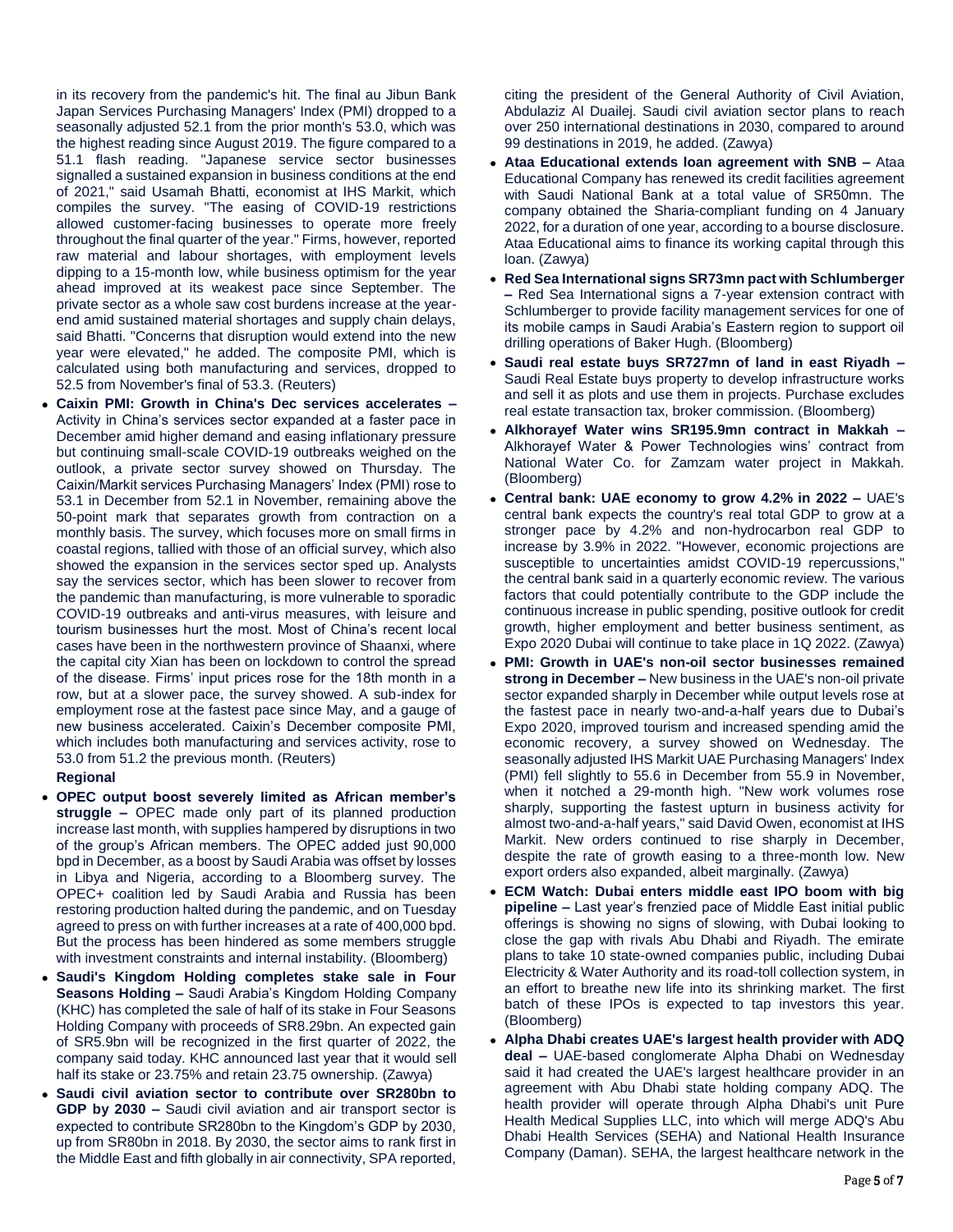UAE, runs the public health infrastructure in the emirate of Abu Dhabi and also operates COVID-19 screening centers in other parts of the UAE. (Reuters)

- **Adnoc awards \$946mn contract for umm shaif oil field –** Abu Dhabi National Oil Co. awards \$946mn engineering, procurement and construction contract to develop its Umm Shaif offshore field. Work will help maintain crude oil production capacity of 275,000 bpd at Umm Shaif. (Bloomberg)
- **Agency: Kuwaiti oil minister optimistic about continued recovery of global economy –** Kuwaiti Oil Minister Mohammad Al-Fares voiced optimism for continued recovery of the global economy despite concerns about the Omicron coronavirus variant, the state news agency said late on Tuesday. Earlier in the day, the OPEC+ group agreed to stick to its planned increase in oil output for February because it expects the Omicron coronavirus to have a short-lived impact on global energy demand. (Zawya)